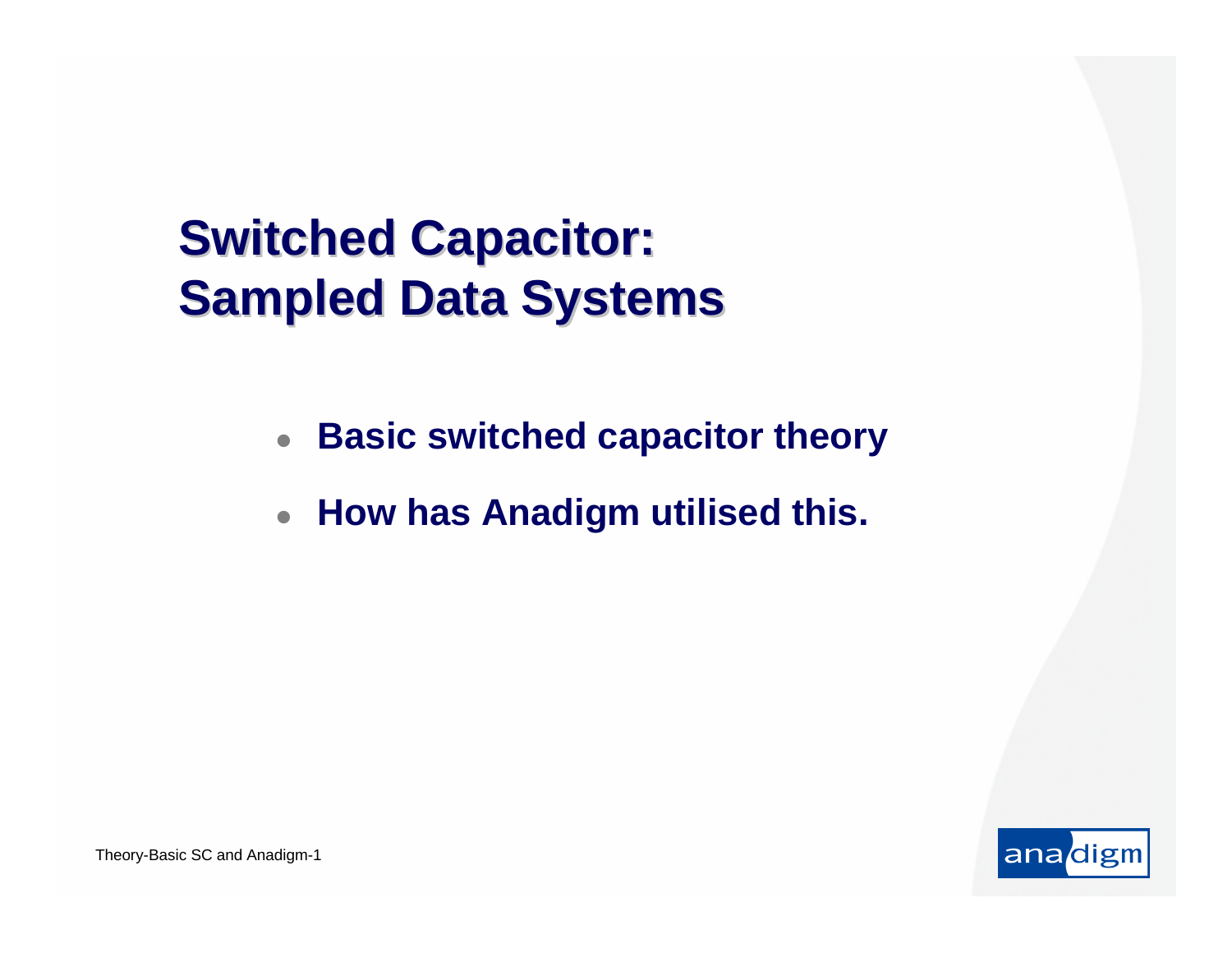### **Resistor & Charge Relationship Resistor & Charge Relationship**



- z **Resistance is defined in terms of current (I) and voltage (V).**
- z **Current is the rate of change of charge.**
- z**R = V/I**

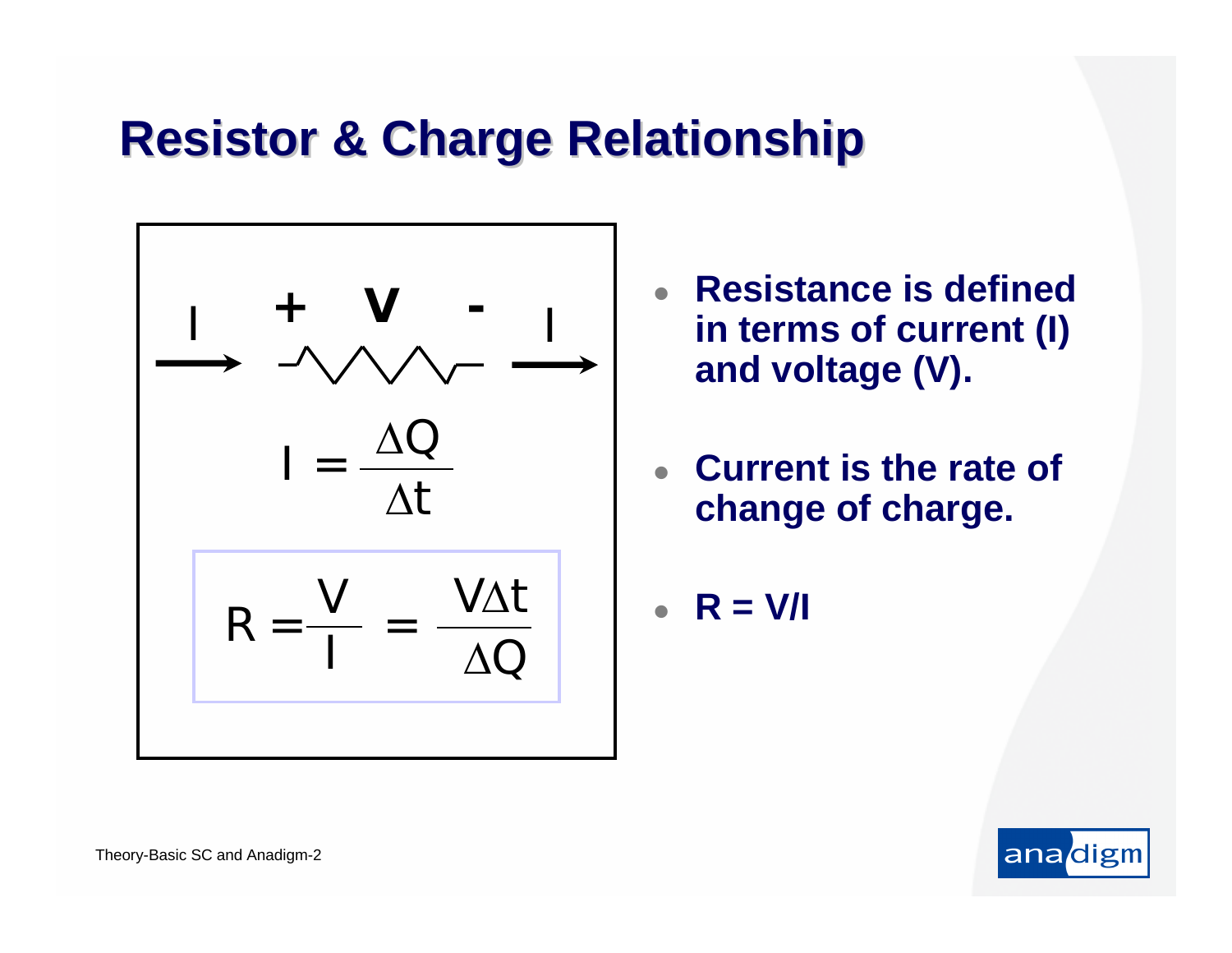## **Switching Charge to a Capacitor Switching Charge to a Capacitor**



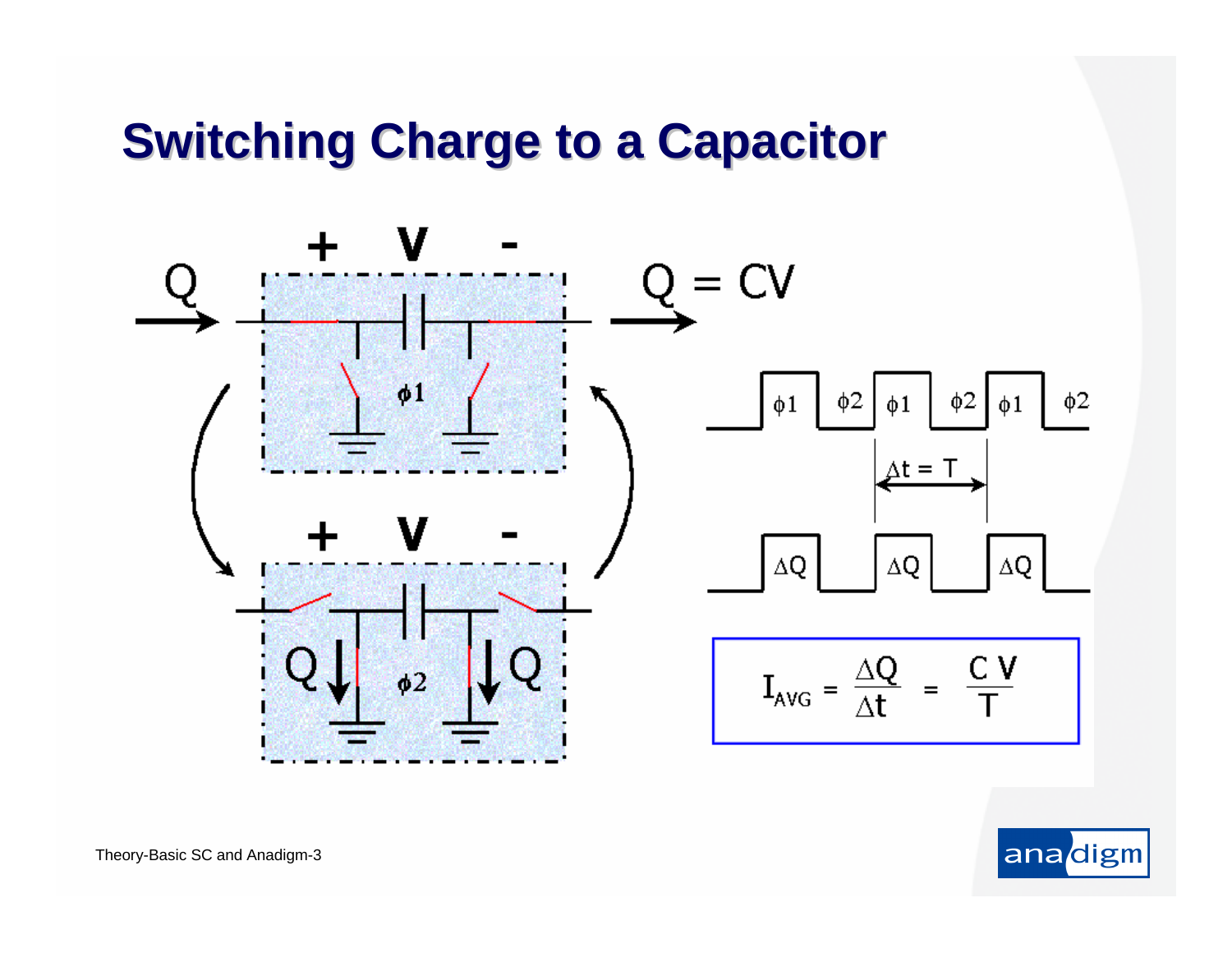#### **Switched Capacitor as a Resistor**



- z **Equivalent resistance**
	- $\circ$ Contains no "R"
	- Goes UP↑ as C goes down↓
	- Function only of "C" and clock period (T)
- z **Ratios**
	- $\circ$ Independent of clocks
	- $\bigcirc$  Depends on capacitor matching

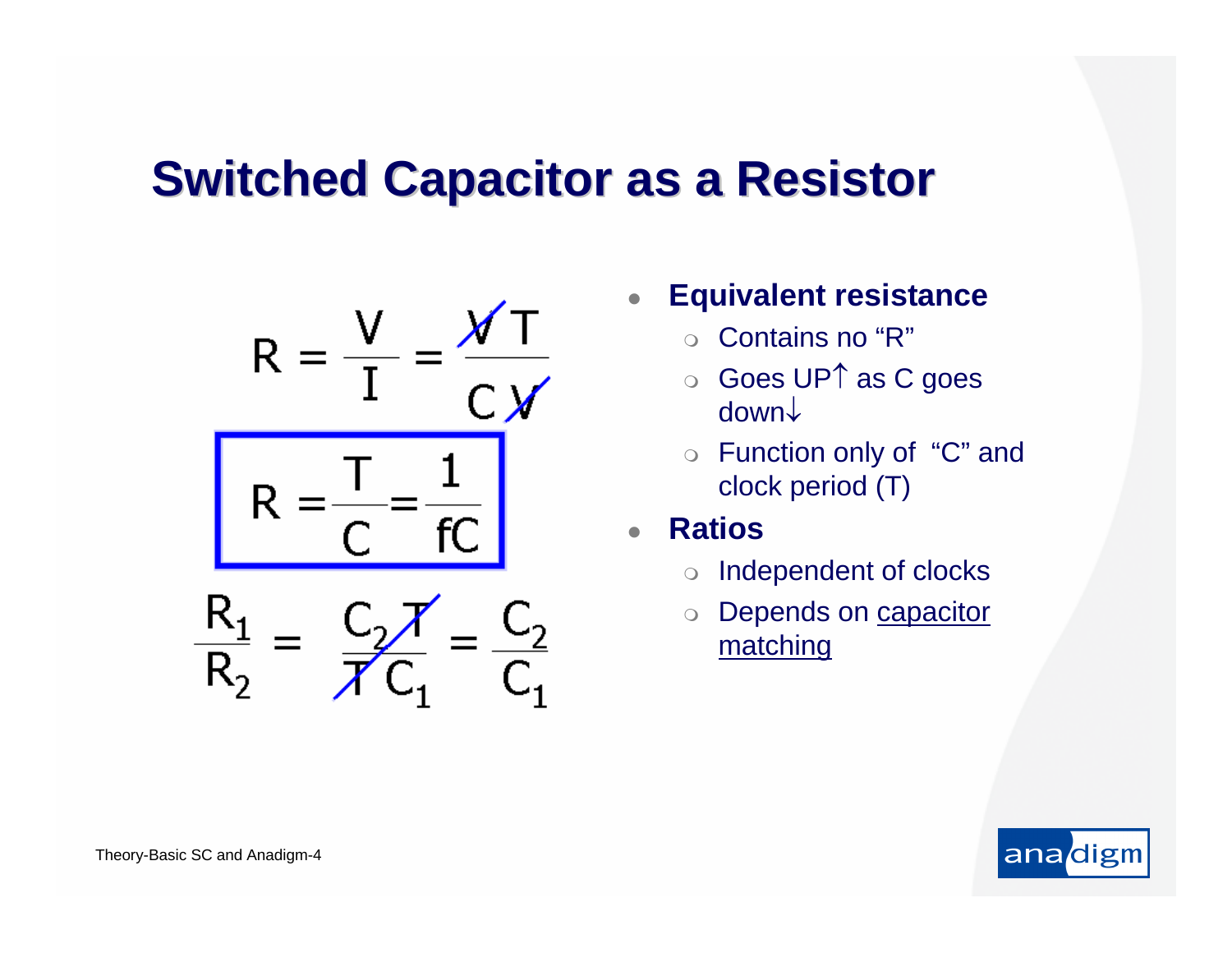## **Why Switched Capacitor? Why Switched Capacitor?**

- z **RC constants with only C's**
- $\bullet$ **Area savings - much smaller for large "R"**
- $\bullet$  **Better "resistor" values**
	- $\circ~$  Better tolerance; typically  $\pm~1.0\%$
	- $\circ~$  Better matching typically  $\pm~0.1\%$
	- $\bigcirc$ Better Linearity
	- Wider range
- z **The "extras"** 
	- Phase swapping
	- Frequency dependent *R*C's

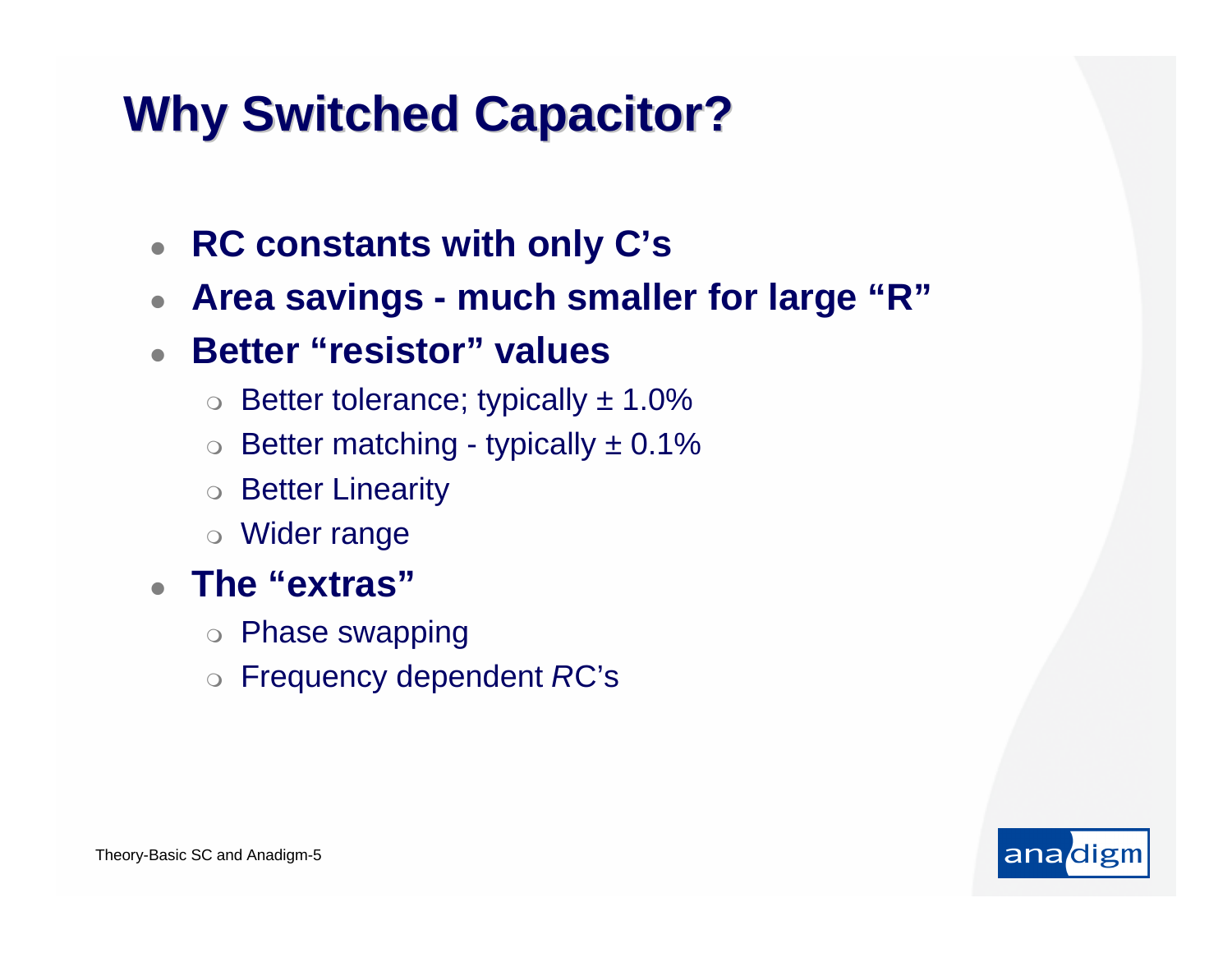## **Phase Swapping Phase Swapping**



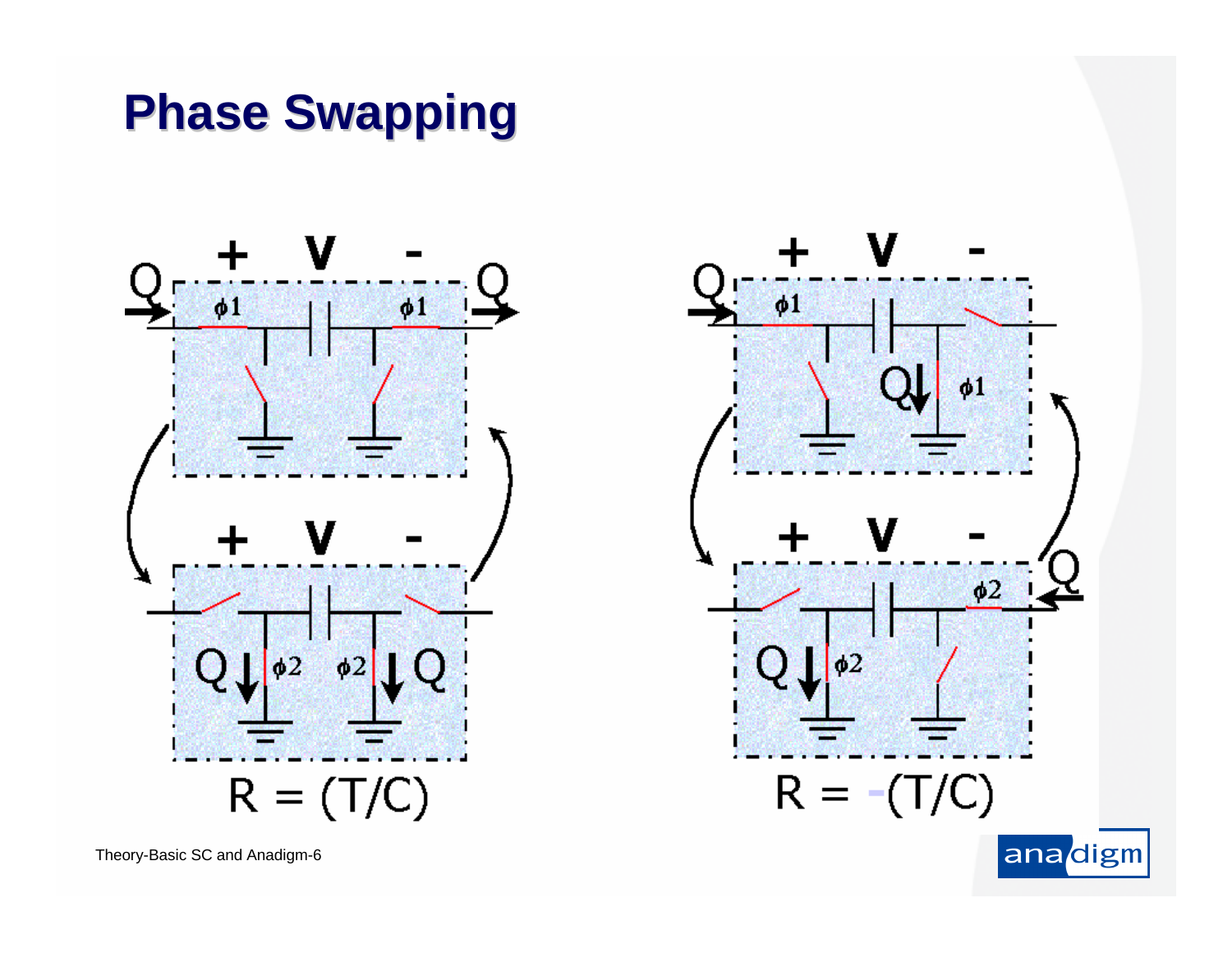## **The Clock as a System Reference The Clock as a System Reference**



 $\bullet$  **Corner frequency can be changed by changing the clock frequency**

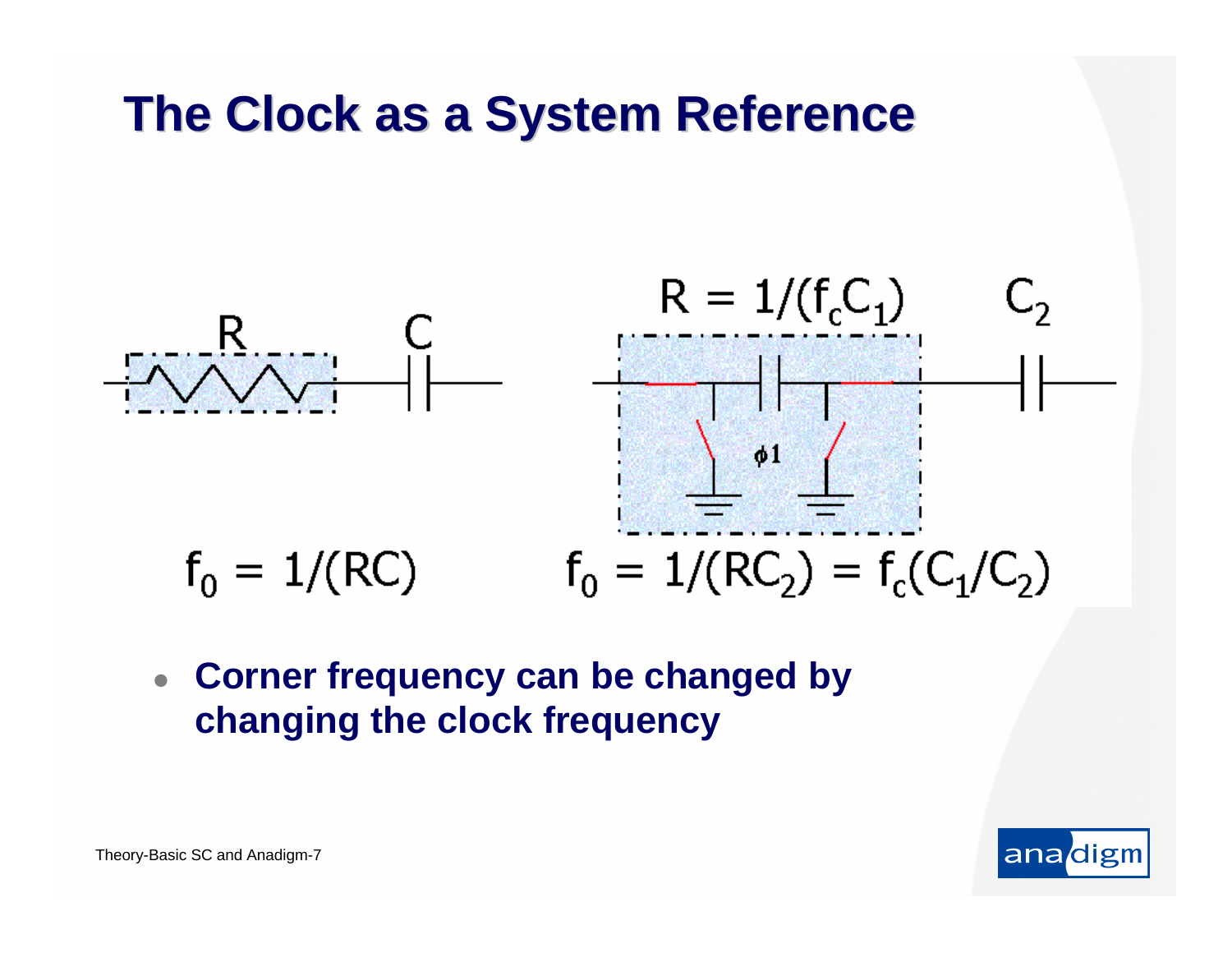# **Switched Capacitor Circuits are Sampled Data Systems**



- $\bullet$  **Inputs and outputs may be valid only on certain phases**
- $\bullet$  **Subject to sampled data system constraints**

$$
\boxed{\phi1 \quad \phi2 \quad \phi1 \quad \phi2 \quad \phi1 \quad \phi2}
$$

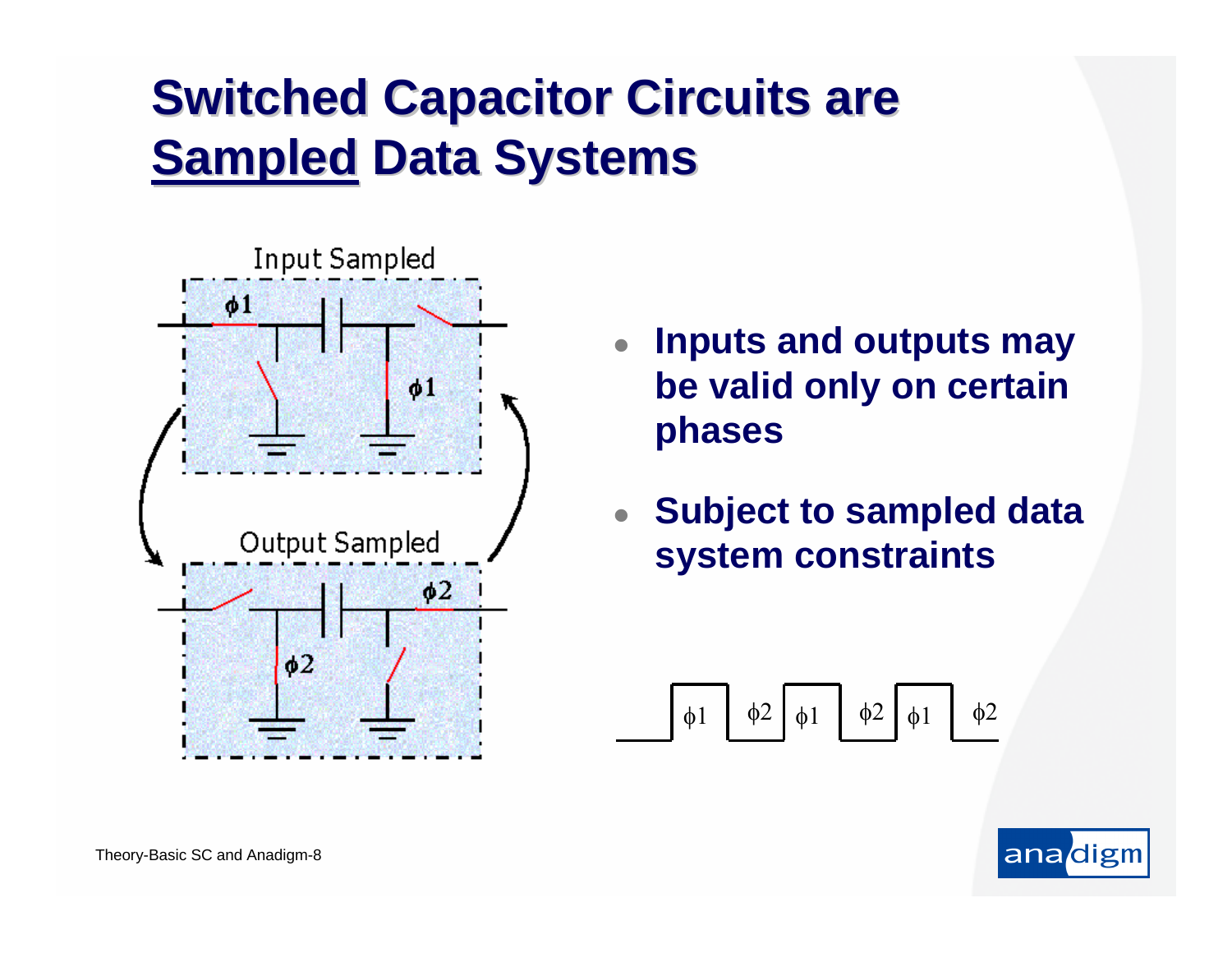## **Expression of Sampled Data Function Expression of Sampled Data Function**



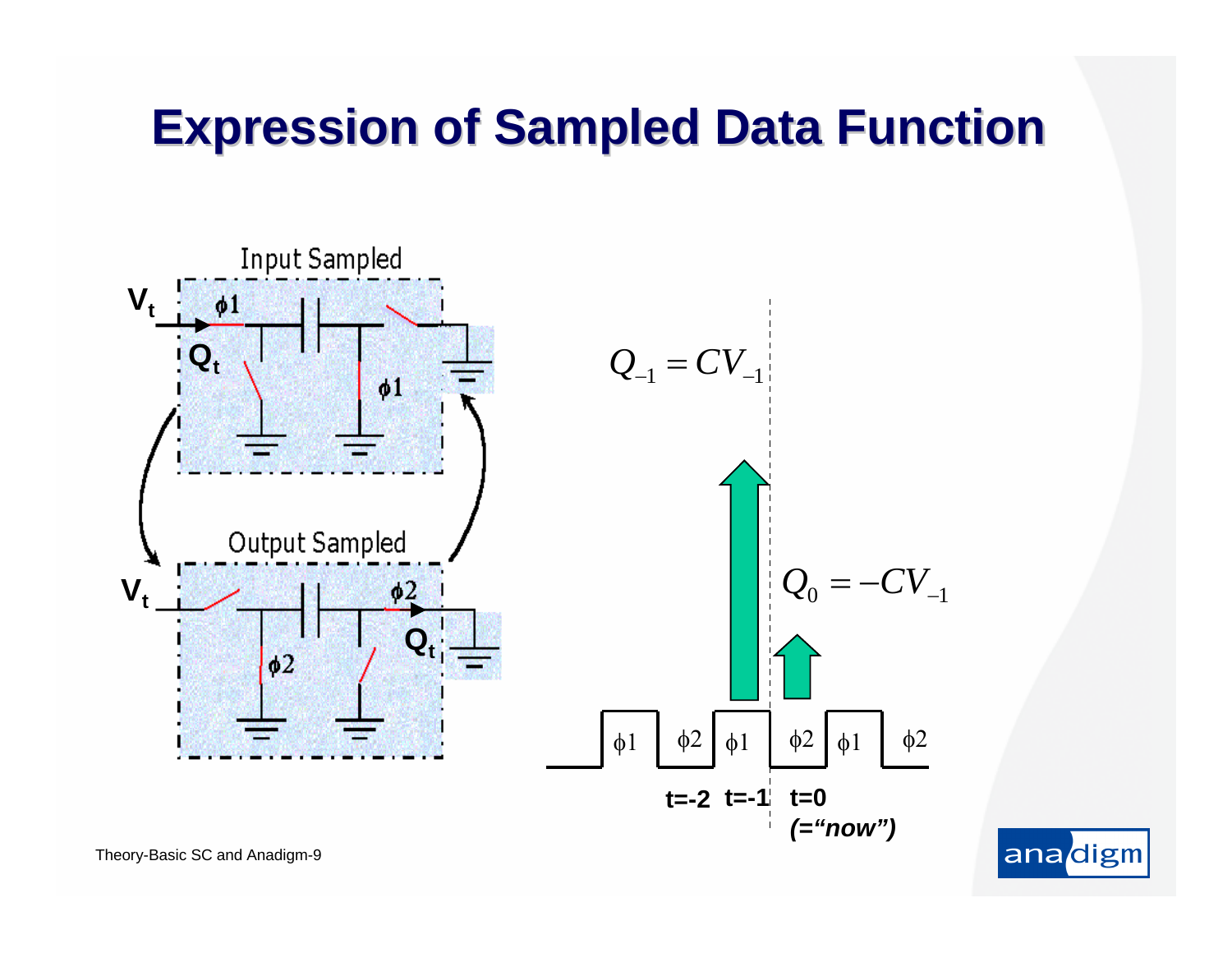## **Sampled Data Example...**



$$
Qf_{0} = C2 \cdot Vout_{0}
$$
\n
$$
Qi_{0} = Ci \cdot (Vout_{0} - Vout_{-1})
$$

 $Q$ in<sub>0</sub> =  $-C1 \cdot Vin_{-1}$ 

−  $C1$ ⋅*Vin*<sub>−1</sub> +  $C2$ ⋅*Vout*<sub>0</sub> +  $Ci$ ⋅(*Vout*<sub>0</sub> − *Vout*<sub>−1</sub>) = 0

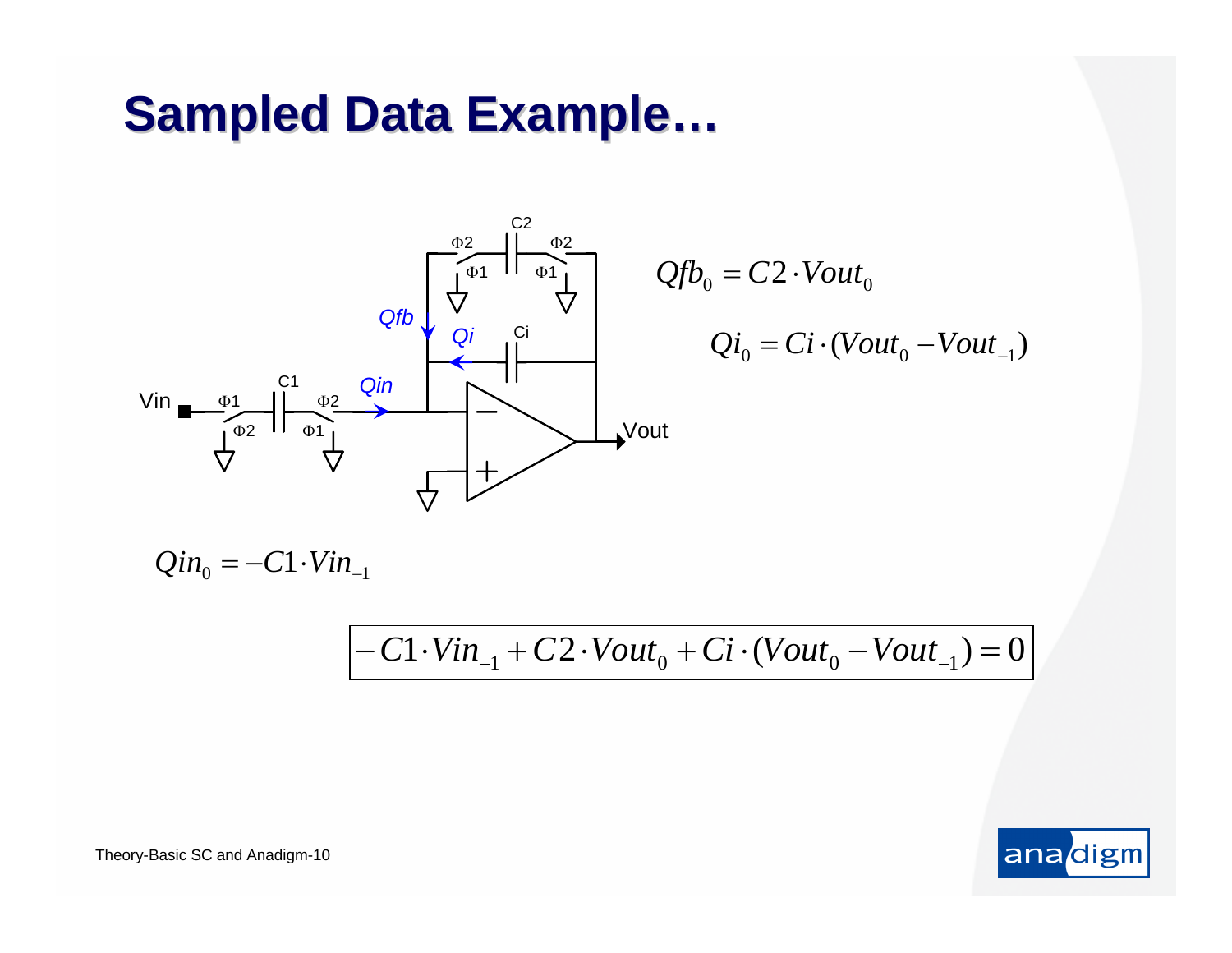#### **…And we get : AnadigmDesigner Simulator Equation! Simulator Equation!**



All SC functions are about *ratios* of capacitors. Normalise all caps connected to an integrator stage to the integrator cap (=C $_{\rm 2}$  here). So:

$$
nC_i = 1 \qquad nC_1 = \frac{C_1}{C_i} \qquad nC_2 = \frac{C_2}{C_i}
$$

On 
$$
\phi
$$
2 :  $Vout_0 = \frac{1}{(1 + nC_2)} \cdot (Vout_{-1} + nC_1 Vin_{-1})$   
On  $\phi$ 1 :  $Vout_0 = Vout_{-1}$ 

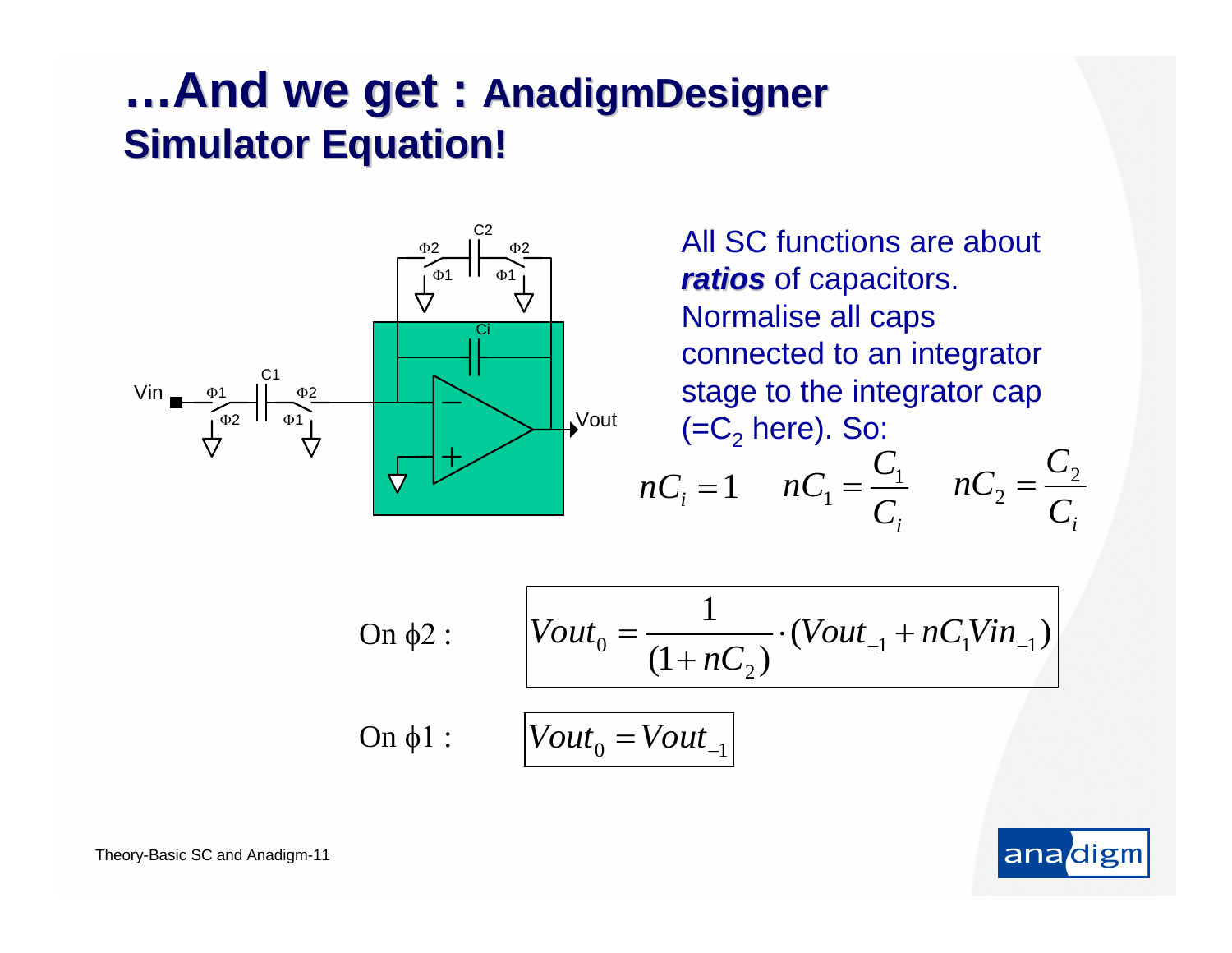## **Performance: Programming Boundaries Performance: Programming Boundaries**

#### $\bullet$ **Op-amp dynamics**

- $\bigcirc$ Gain-bandwidth product
- o Op-amp slew rate
- $\circ$ Loading limits
- $\bullet$ **Input offset**
- $\bullet$ **Limit on filter order**
- $\bullet$ **Capacitance spread**

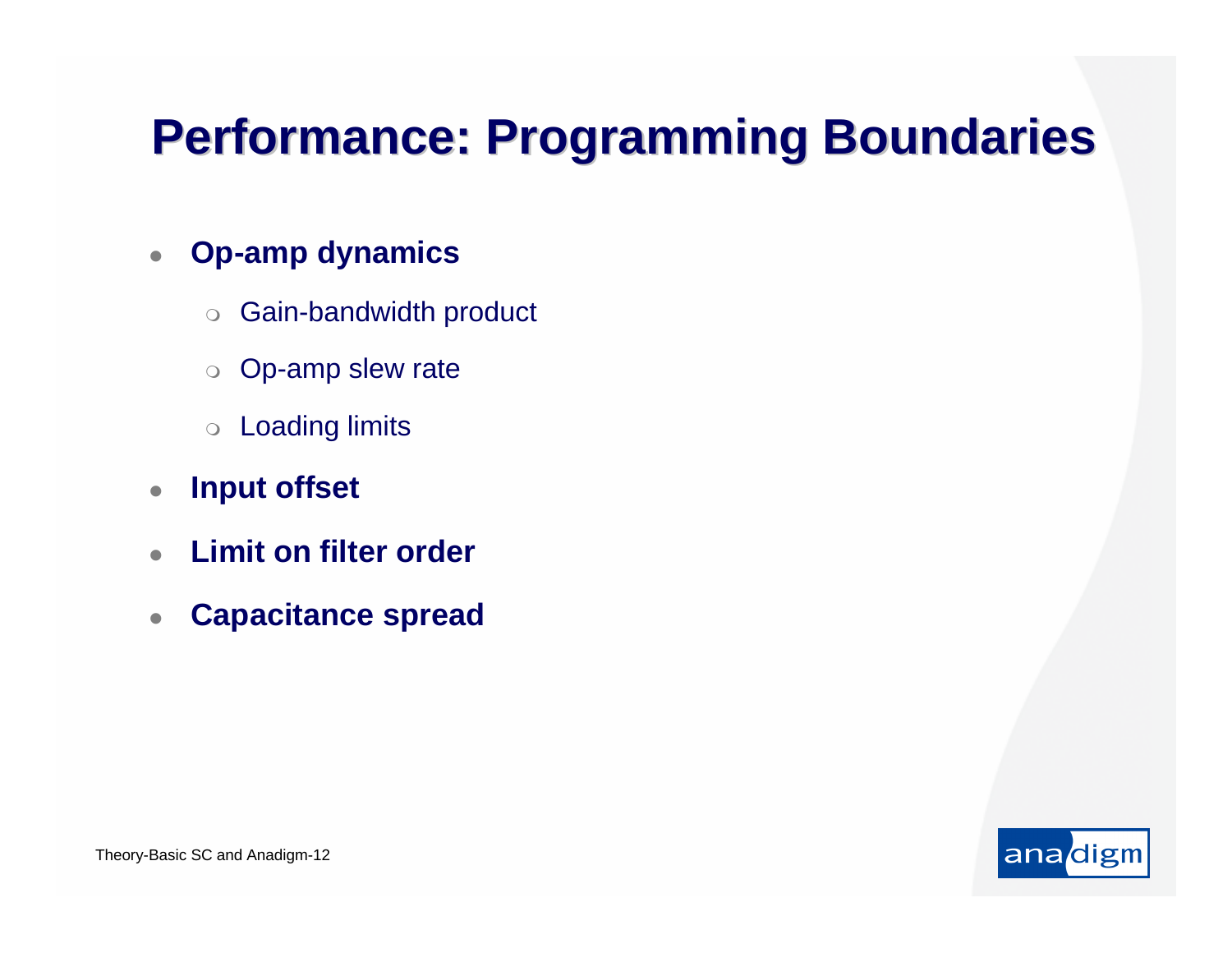## **Opamp Gain Bandwidth Product**



#### 120kHz

- $\bullet$ **There is a natural trade-off between bandwidth and gain**
- $\bullet$ **This knowledge is built into the IPmodules**

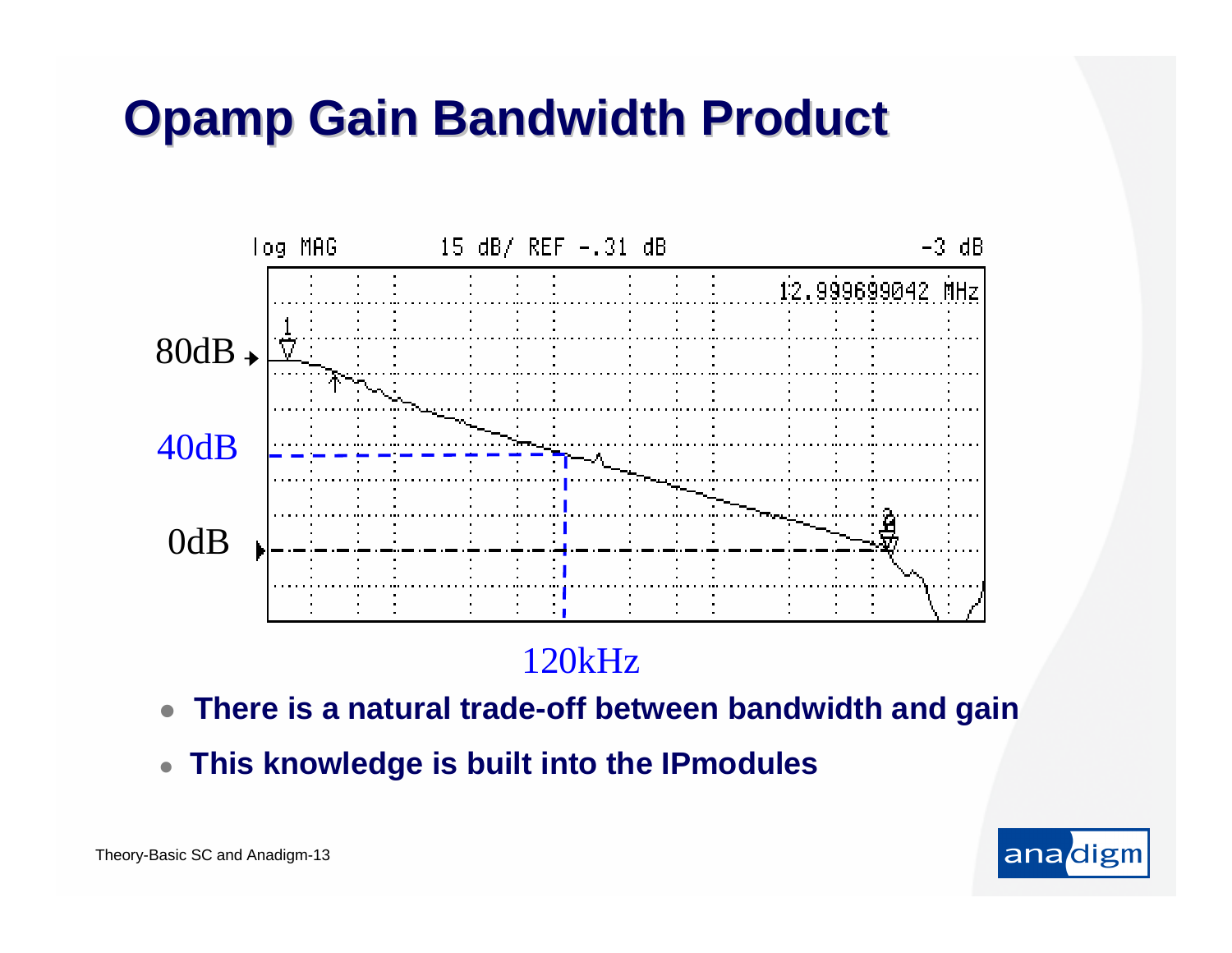## **Op-amp Slew Rate amp Slew Rate**

- $\bullet$  **Defines speed at which large transitions in output voltage are made.**
- $\bullet$  **The op-amp is no longer operating in small-signal mode (the 'virtual ground' is destroyed temporarily)**
- $\bullet$ **This is** *separate to* **GB product**
- $\bullet$  **It arises from internal features of the op-amp, and is not a feature of capacitive loading**
	- $\circ$  Note: excess capacitive load causes op-amp instability (ringing)
	- $\circ~$  Anadigm op-amp's are designed to drive 100pF load at unity gain
		- About 6 or 7 full-size input caps

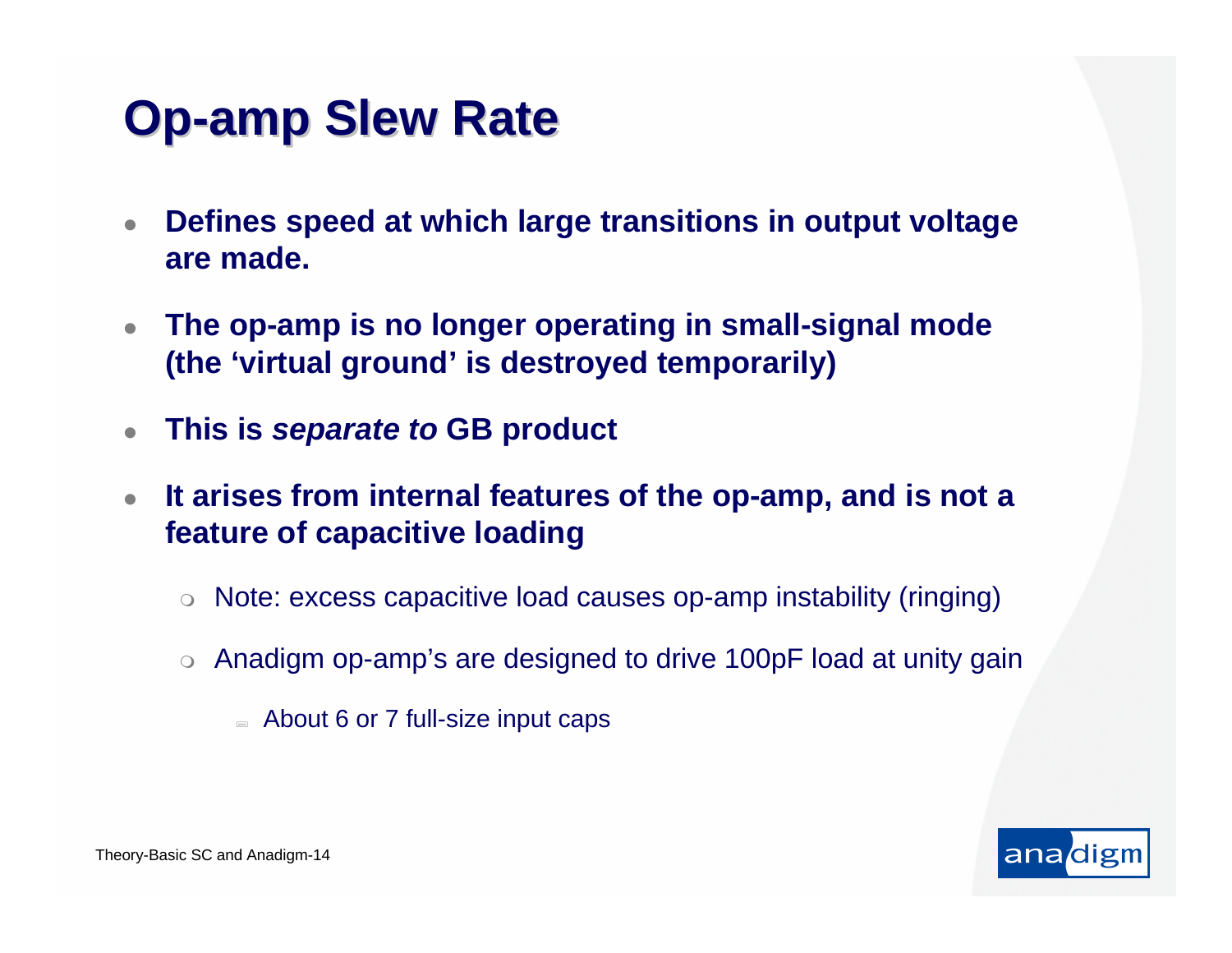## **Input Offset Input Offset**



$$
V_{out} = V_{os} \cdot \frac{(C_1 + C_3)}{C_3}
$$

- • **Anadigm 3.3volt products have an internal offset "nulling" circuit this reduces the effective offset from a few mil-volts to less than 250 microvolts.**
- •**5 volt products do not have this feature**

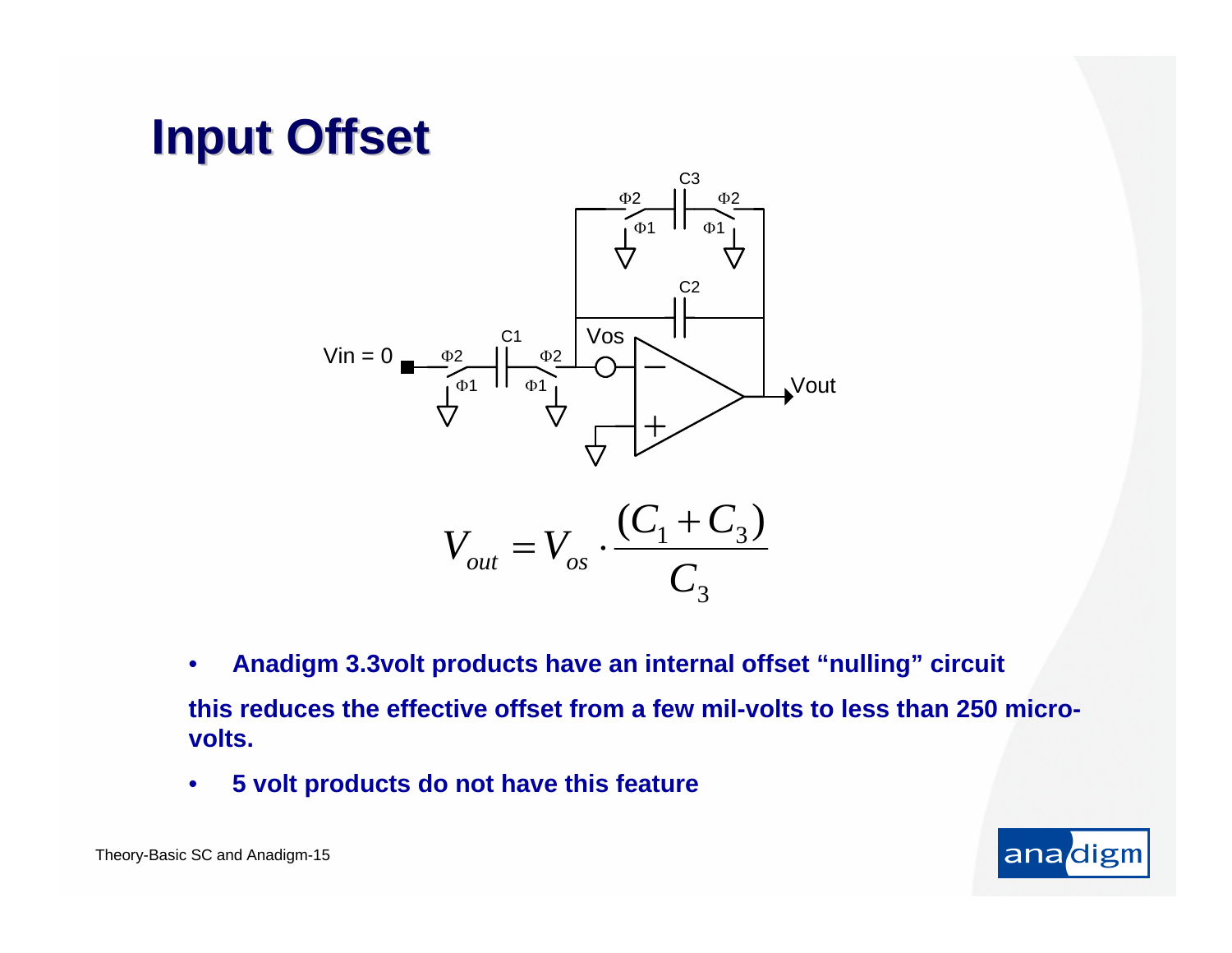## **Filter Order Filter Order**

- $\bullet$  **In theory, very large filters can be constructed with Anadigm's dpASP and FPAA products, 8 poles with each device and multiple devices can be used.**
- $\bullet$  **All the previous effects are** *cumulative* **and will put a practical limit on filters that can be built.**
- **A rule of thumb, a maximum order of about 10-12 can be realised without special consideration of the second order effects mentioned previously (e.g. C-message telecoms filter)**
	- $\circ$  Higher order filters with poles in their transfer function (IIR filters) are not often called for anyway.

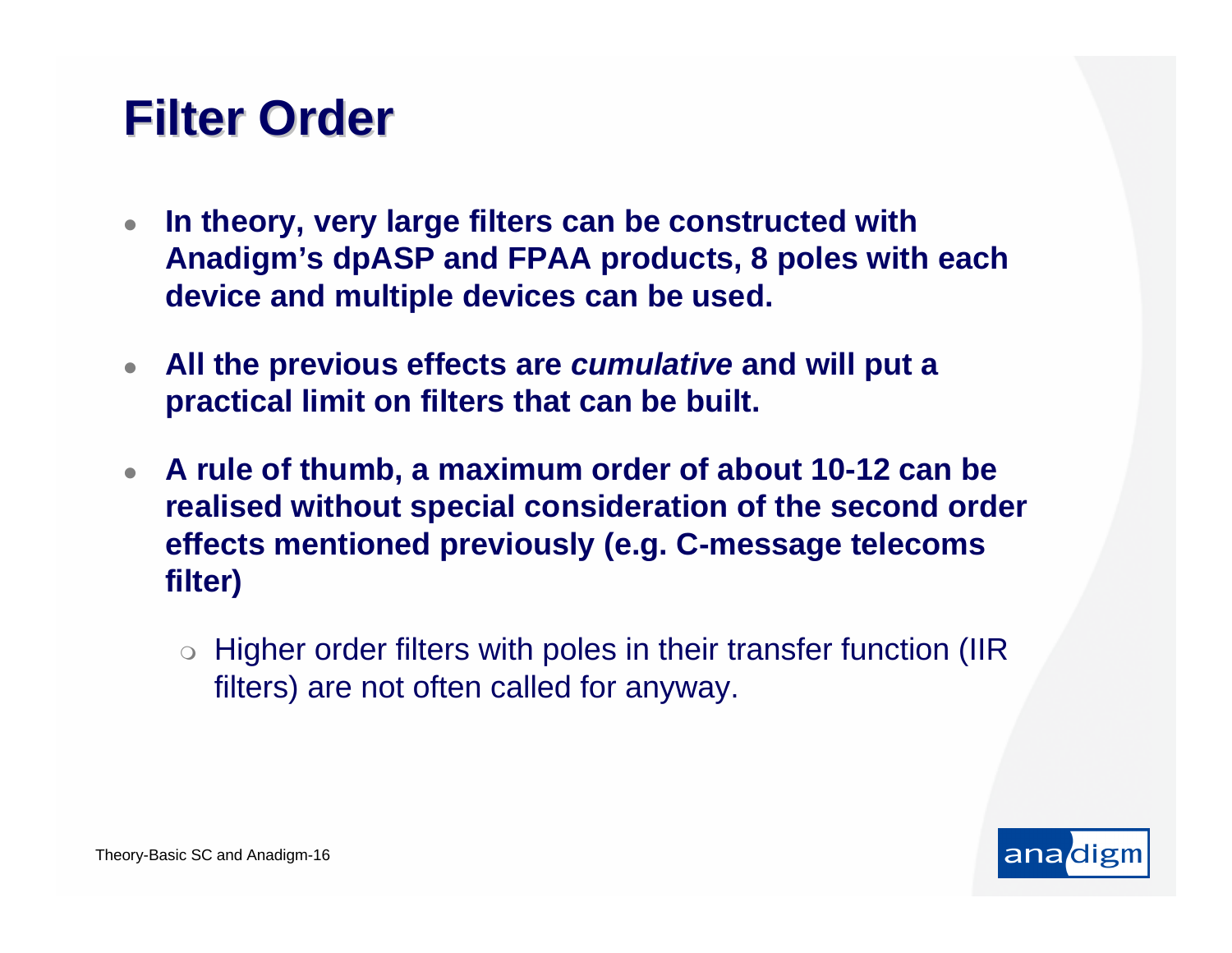## **Capacitance Spread Capacitance Spread**

- $\bullet$ • The ratio of C<sub>max</sub> to C<sub>min</sub> in a given Switched **Capacitor stage**
- $\bullet$  **Limits CAM parameter ranges**
	- o Lowest filter cut-off frequency
	- $\bigcirc$ Minimum and maximum gain settings
	- Maximum length of integrator time-constant